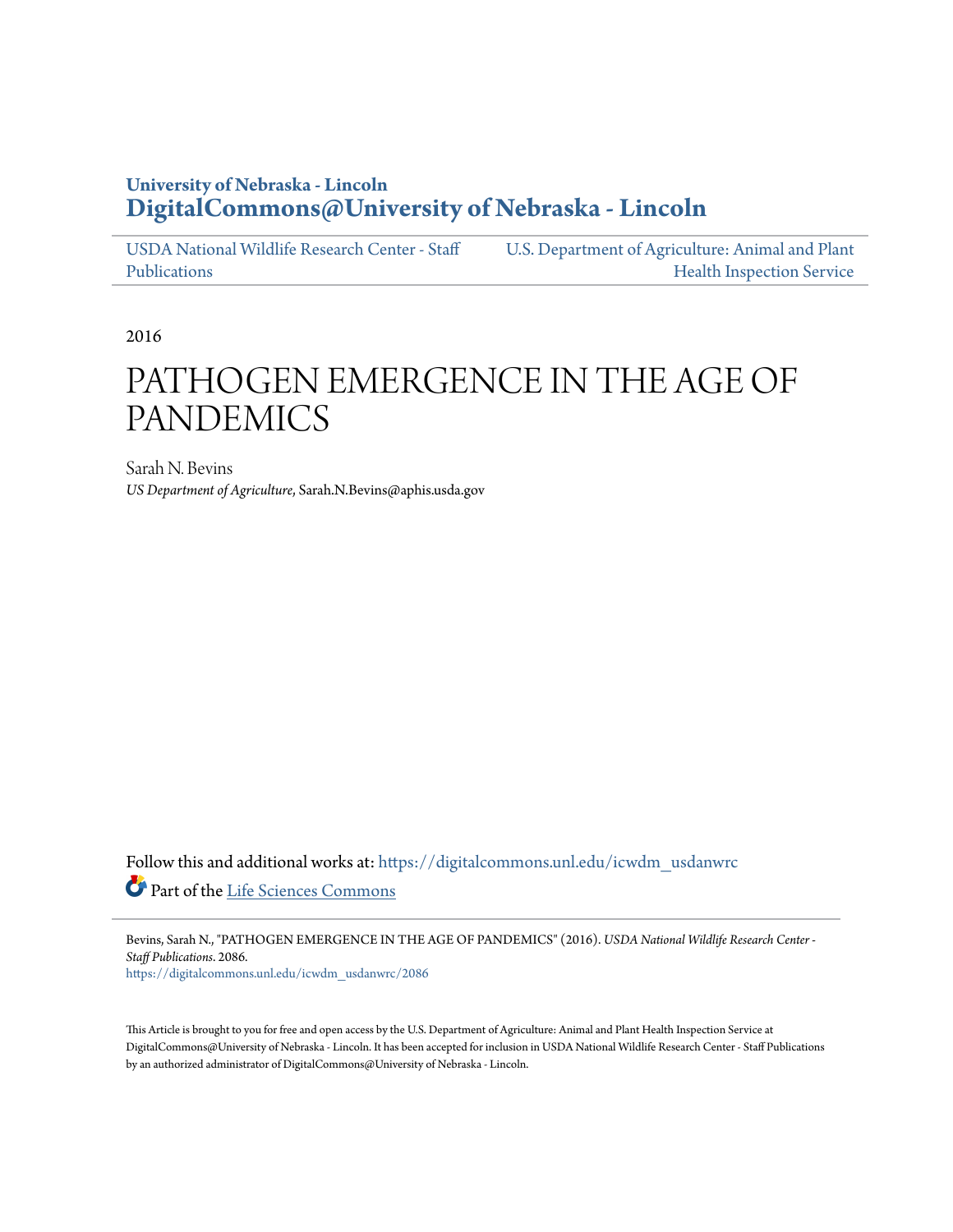$t$  is a U.S. government work and inglet to copyright in the office offices. This document is a U.S. government work and is not subject to copyright in the United States.

## PATHOGEN EMERGENCE IN THE AGE OF PANDEMICS

**Ebola: An Emerging Infectious Disease Case Study.** George Ealy and Carolyn A. Dehlinger. Jones and Bartlett Learning, 2015. 148 pp., illus. \$29.95 (ISBN: 1284087786 paper).

**Pandemic: Tracking Contagions, from Cholera to Ebola and Beyond.** Sonia Shah. Sarah Crichton Books, 2016. 228 pp., illus. \$26.00 (ISBN: 0374122881 cloth).

The emergence of novel or previously rare pathogens is not new. Throughout recorded history, catastrophic mortality has followed the arrival of new infectious diseases to areas that had no previous experience with the offending agent. The second plague pandemic, more commonly known as the Black Death, was caused by a bacterium that originated in China but then spread throughout Asia, Europe, and Africa via the Silk Road and other routes of commerce. The emergence of rinderpest in Africa, associated with Asian cattle imported by European colonists, killed millions of domestic livestock and wild animal species in the 1890s. The result was widespread starvation reports from Tanzania alone suggest that more than 60 percent of Maasai people died—the collapse of existing economic institutions, and long-term ecological changes associated with the loss of grazing animals. Transmission of chikungunya virus and Zika virus,

two pathogens that are transmitted to people by mosquitoes, have recently been documented for the first time in the Western Hemisphere. Although pathogen emergence is not new, it remains a fascinating and terrifying topic. Recent emergence events have led to a wealth of books on the subject.

No recent emergence event was in the public eye more than the 2013–2016 Ebola virus outbreaks in West Africa. George Ealy and Carolyn Dehlinger cover this outbreak in *Ebola: An Emerging Infectious Disease Case Study.* Ealy and Dehlinger are both professors at Keiser University in Florida, and this book is designed for an introductorylevel seminar or recitation, although it could also complement a traditional textbook in a virology or public health class. The text exposes readers to basic principles of virology and epidemiology by embedding those principles in an overview of the Ebola outbreak and response that began in 2013. The approach is sound, because traditionally uninteresting topics are given a fresh patina when discussed in relation to Ebola. Although this approach would likely help generate student interest, the diverse range of topics covered, from analytical epidemiology to negative-sense RNA replication, allows only a superficial treatment of the information within. This is one reason why this book would potentially pair well with a more exhaustive text in a classroom setting.



Ealy and Dehlinger begin by delving into the natural history of Ebola virus,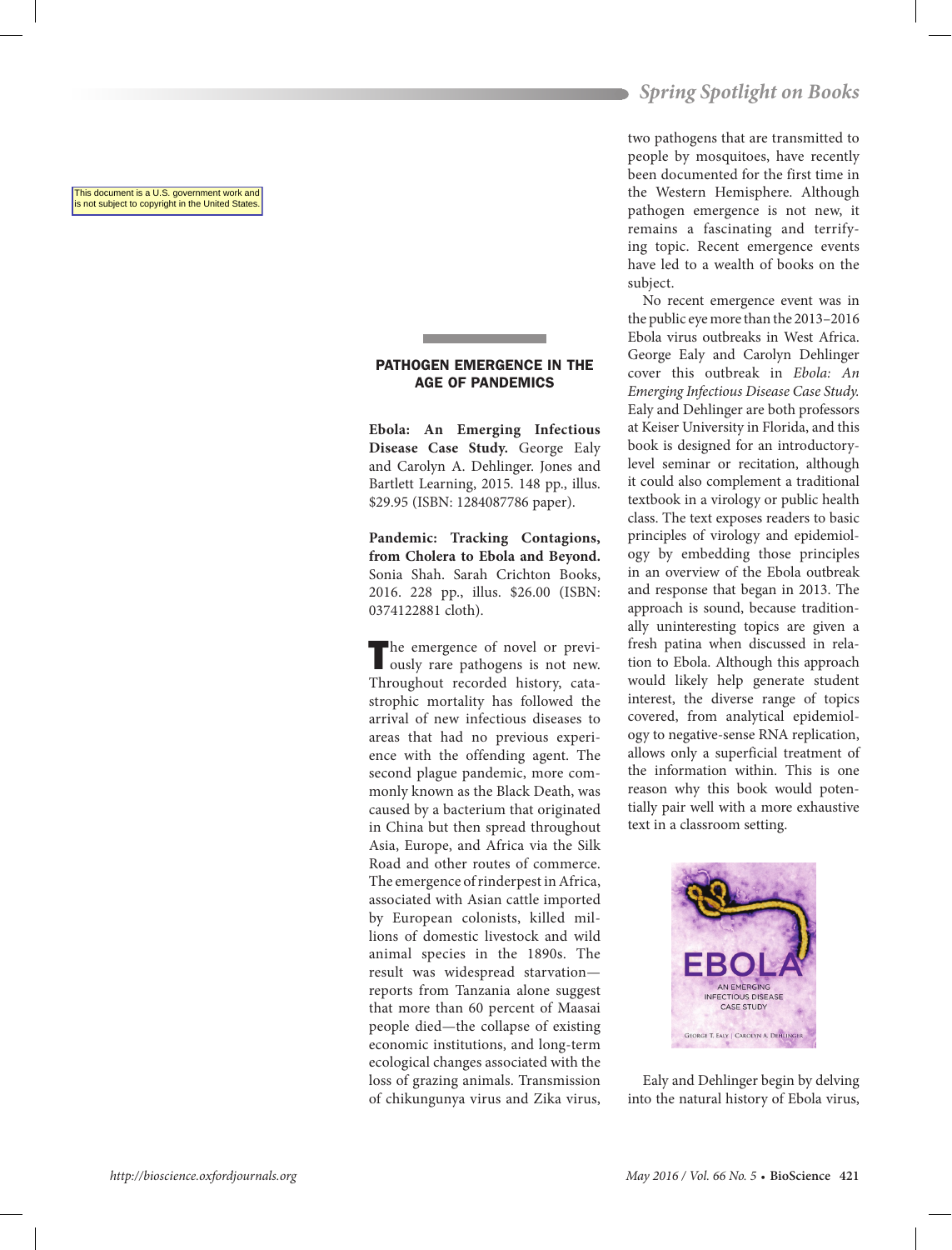including a brief discussion on how to identify an index case during a disease outbreak. Subsequent chapters cover basic epidemiological principles, diagnostic tests, the development of Ebola drug treatments, government policies in the face of a pandemic, and coverage of other potential pandemic threats. Embedded within these chapters are brief forays into timely topics, including using social media to track disease outbreaks. Each chapter begins with a set of topics or questions to consider while reading, such as "point out the differences and the similarities between incidence and prevalence of a disease." There are also critical-thinking questions at the end of each chapter, which could help structure a classroom discussion. Ealy and Dehlinger also make extensive use of figures, tables, and photographs. Almost every page has at least one image, text box, or illustration. Keywords are defined throughout, and there are also resources at the end, including a glossary, a list of references, and an index.

This book obviously required a great deal of effort to put together. It was published in the fall of 2015, while many of these events were still unfolding, so it was also likely put together very quickly. There are mistakes throughout the book that range from missing punctuation to incorrect mosquito taxonomy. And although the liberal use of figures and tables is good for students, some tables added more confusion than clarity because of incomplete descriptions. Figures could also be a hindrance when they did not align with the topic of the sentence in which they were referenced.

Authorship of each chapter alternates, with Ealy writing one chapter and Dehlinger the next. The result is text that is occasionally disjointed and often repetitious. The humanitarian group Doctors Without Borders (Médecins Sans Frontières) is both defined and described at least three separate times. An entire chapter is dedicated to antiviral agents and vaccines, but these topics are covered again, albeit much more briefly, in a subsequent chapter. The problems associated with

grammatical mistakes, repetition, and citations could easily be remedied in future versions, but other issues are more persistent. Slim textbooks often struggle to present material in a logical order, because the reader must understand certain concepts before they can delve into the next. They also struggle to provide enough detail to be both accurate and informative. This text is no exception. Very early in the book, in a section on Ebola emergence, the authors state that "reliance on healers, traditional funeral practices, and the practice of eating wild animal meat also contributed to the outbreak. Increasing contact between humans and the suspected animal reservoir (fruit bats) led to the phenomenon of zoonotic spillover—also a contributing factor. Climate changes affect the growth of fruit trees from which the bats feed." Covering this many topics in such a condensed approach offers only a thin veneer of information. Despite these shortcomings, the topic is engaging and the writing compelling at times. It could be a useful addition to the right classroom setting.



*Pandemic* by Sonia Shah also shines light on disease emergence events, but instead of focusing on a single pathogen, as Ealy and Dehlinger do, she traces the emergence of all manner of contagions. Shah is an investigative journalist and author whose previous works include *Crude*, about the history of oil, and *The Body Hunters*, which focuses on how biopharmaceutical companies often test novel drugs in extremely poor segments of the world's population. Shah anchors her book

with cholera, an infection caused by the bacterium *Vibrio cholera.* Cholera has been devastating to human populations throughout history, and it is still responsible for tens of thousands of deaths every year. The author states that "the disease-causing microbe, or pathogen, that will cause the world's next pandemic lurks among us today" and "that it will likely follow the path that cholera blazed."

The title of the first chapter is "Jump," and it covers how pathogens jump from one species to another or how certain situations provide opportunities for these host-switching events to occur. Subsequent chapters are similarly titled. "Filth" details the links among pandemics, sewage systems (or lack thereof), and human and animal waste. "Corruption" examines how preventing disease outbreaks is often at odds with an individual or company's bottom line. Although the topics are disparate, there are unifying threads that make appearances throughout the book. One is the continual return to cholera. Another is the author's own story on methicillin-resistant *Staphlyococcus aureus* (MRSA) and how it made an unwelcome appearance in her family and then continued to show up periodically for years.

This is an excellent book. Although some of the stories have been well documented in the past (like the 2003 monkey pox outbreak in the United States), they are given new life in this text because Shah is such a skilled narrator. Other topics are more obscure. In a section on the history of quarantine, the author details how "an army of soldiers in a twenty-mile-wide formation that stretched… across the Balkans, with orders to shoot on sight any passersby who failed to submit to quarantine—held the plague out of Turkey in the eighteenth century." There is also a detailed story about how the Manhattan Company (which would later become JPMorgan Chase) knowingly distributed contaminated groundwater to New York City for years, exacerbating cholera